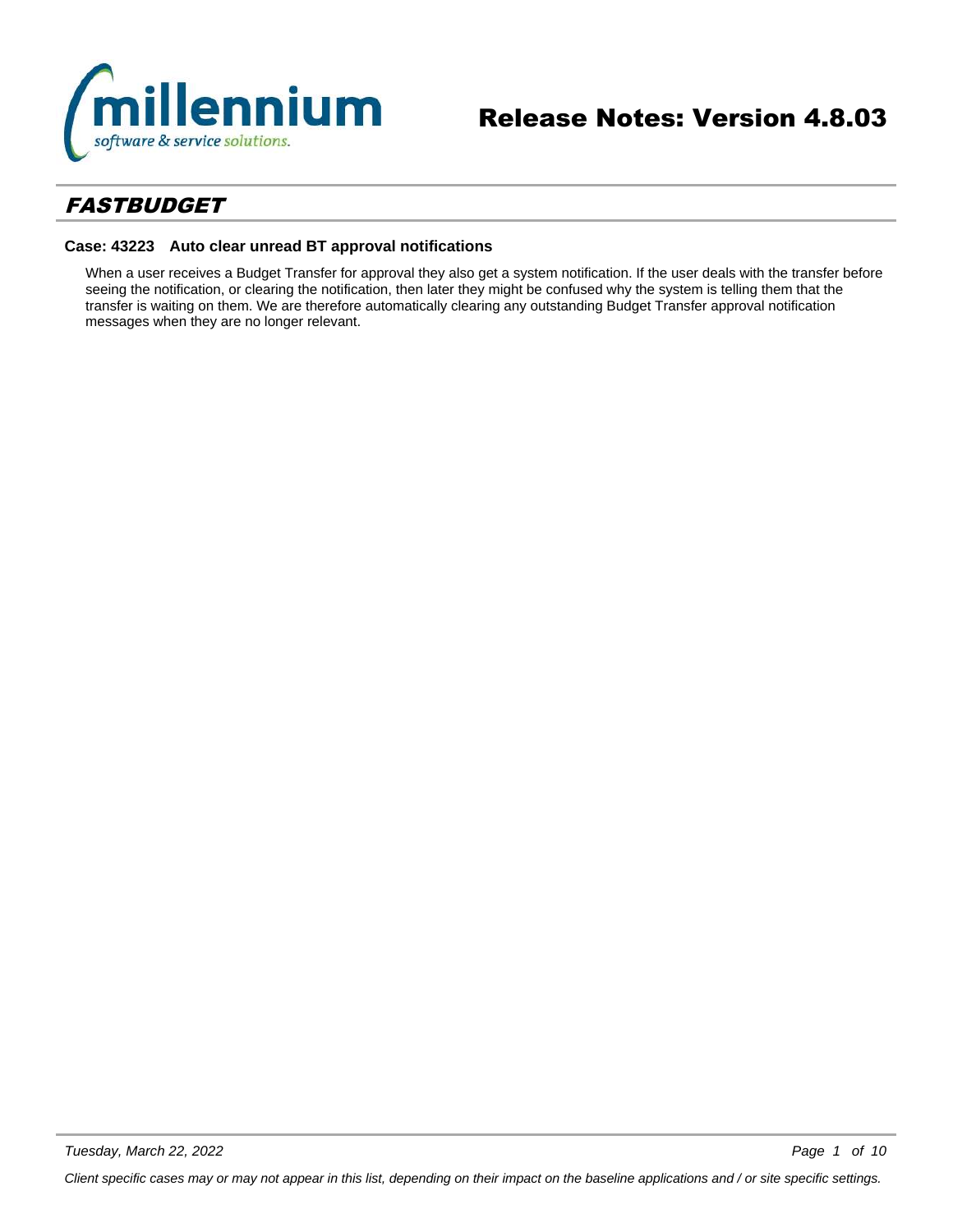

# *FASTFINANCE*

# **Case: 39962 Add checkbox for active to Summary of Financial Statements**

The "Active?" column on the Summary of Financial Statements report is now a checkbox. This allows users to enable or disable many statements at once, without having to edit each statement one by one.

# **Case: 51003 Finance refresh: fix detecting a closed period was re-opened**

Refined the logic from case 46235 (version 4.7.02) to improve the detection of when a closed fiscal period is re-opened. This allows us to automatically flush and re-populated archived periods when necessary.

## **Case: 51105 Filter trail export from Document Details - Payroll**

Added the filter trail back into the PDF and Excel exports from the Document Details - Payroll screen.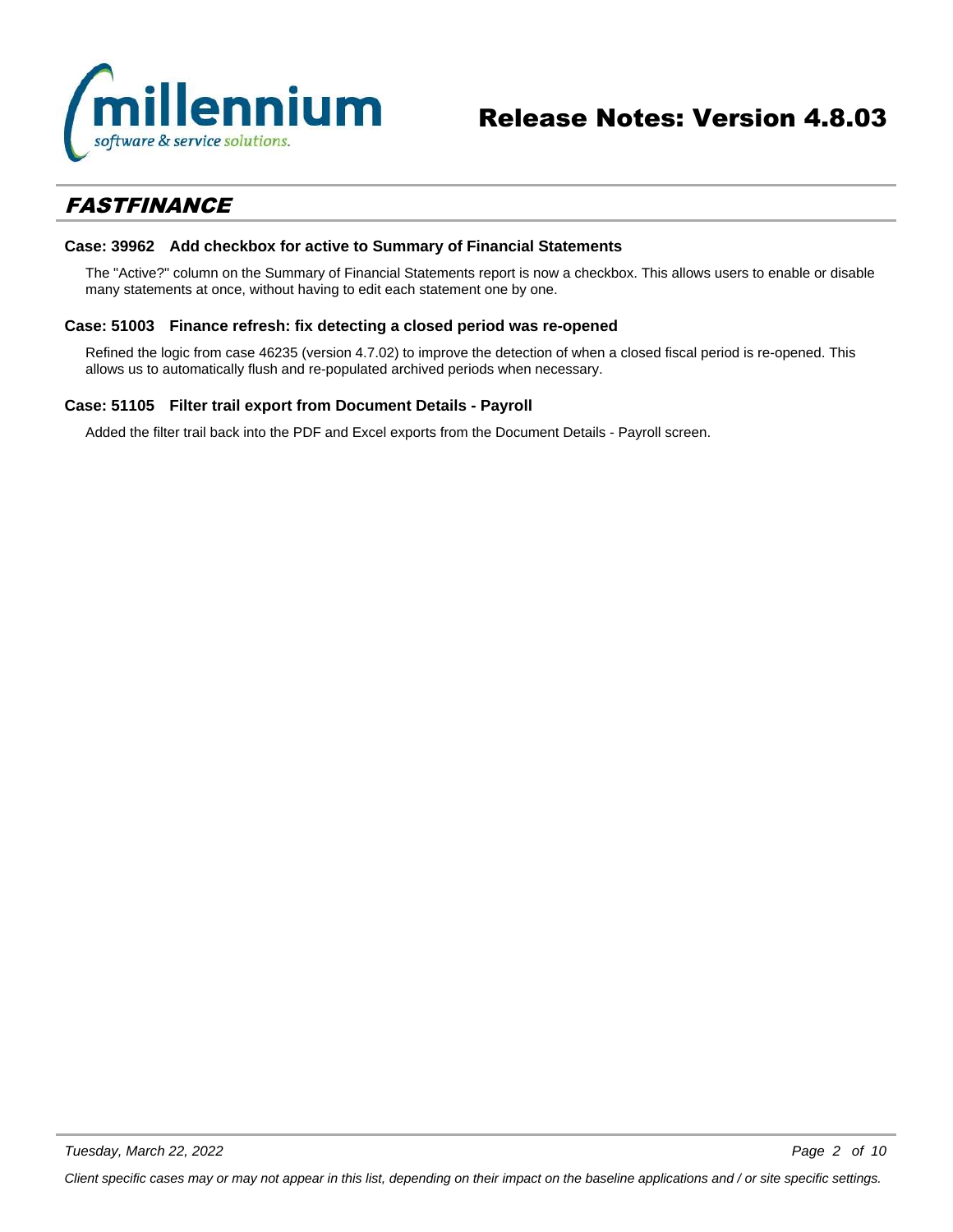

# *FASTHR*

# **Case: 50561 Report Execution History**

New Report: HR Page Execution Log. This report will show Baseline, Pinned, or Custom reports execution for all users. The report is under the "Administration" menu in FASTHR. The data can be summarized and graphed if you are looking for usage stats by month and year etc.

# **Case: 51062 Employee Phone refresh logic change**

Employee Phone warehouse. Add additional check for Active vs Inactive when one mail type has multiple entries.

## **Case: 51196 Increase Snap table for All Jobs for aggregated comments**

Increase "Job Comments" and "User" column lengths to allow for aggregated multiple comments.

# **Case: 51215 Fields gone missing from Employee History**

Added Div Code and Description to Employee History report.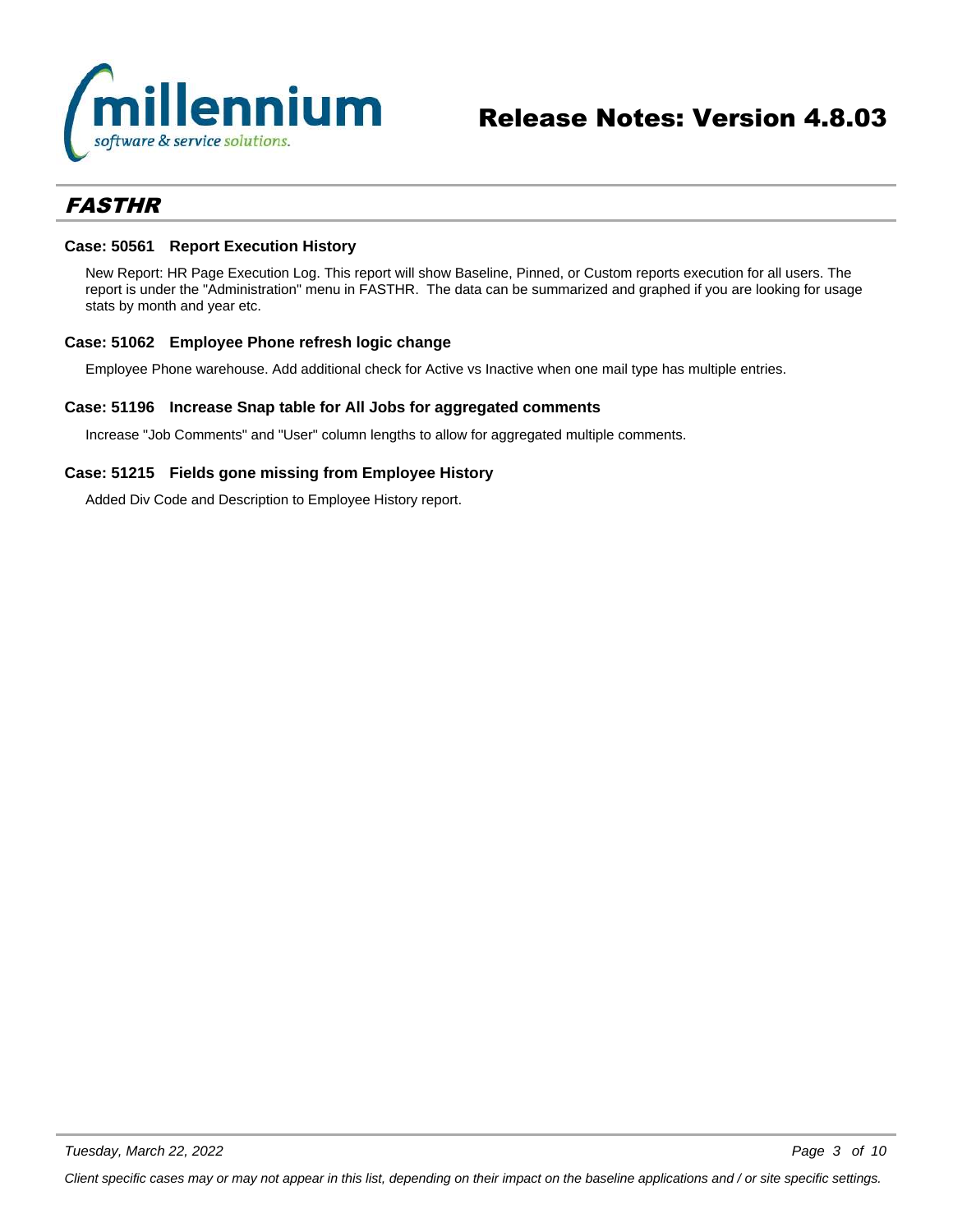

# *FASTJV*

# **Case: 29927 Convert Cancellation Reasons to new style data entry grid**

The Cancellation Reasons screen under the Administration menu has been upgraded to a new style data entry screen.

# **Case: 46291 Ability to further customize email body**

Added some additional customization options to allow the approval email message body to be customized if required.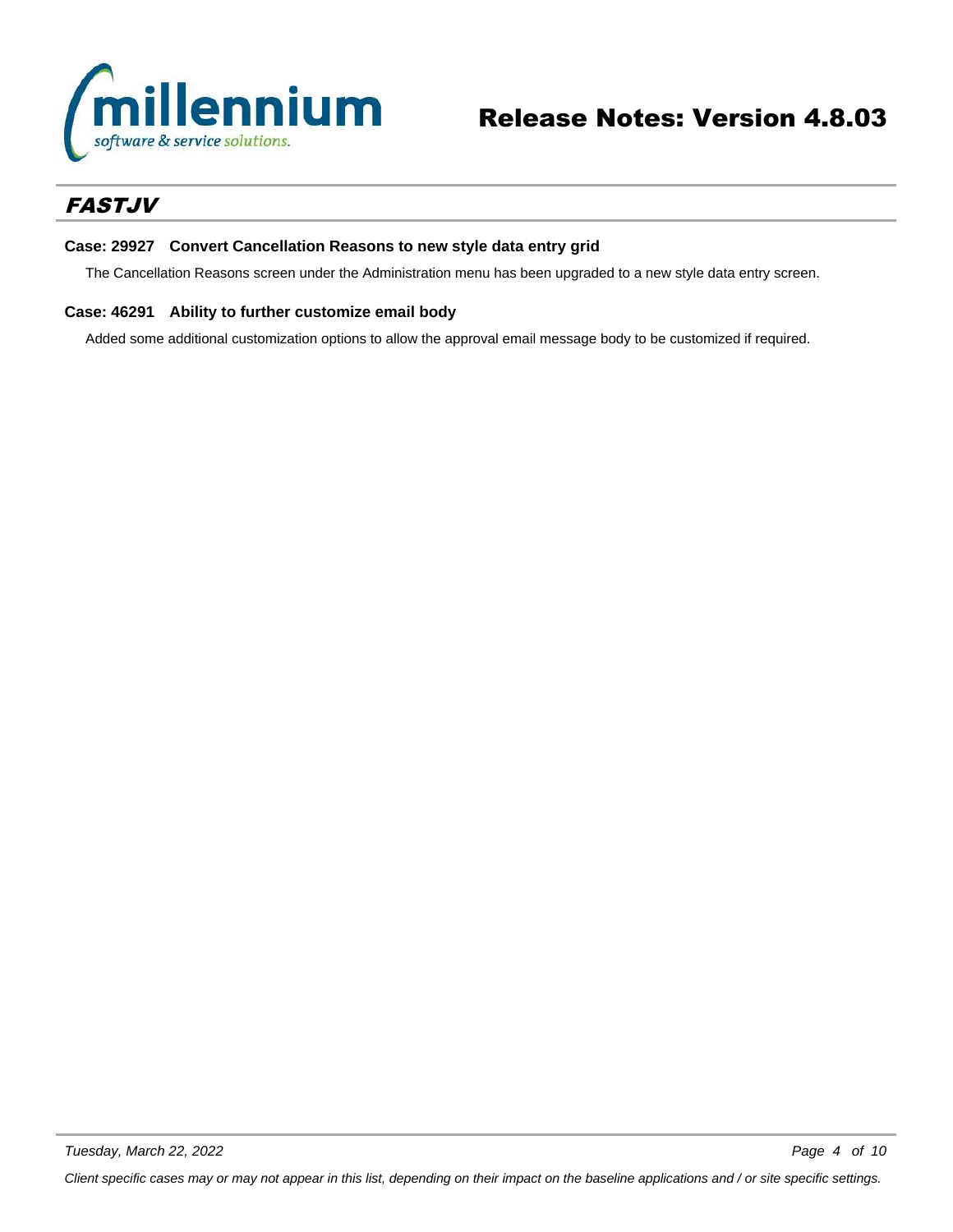

# *FASTPCARD*

# **Case: 50961 FAST notification when submitting statement for approval**

Added an in-application notification (bell icon in the top right corner of FAST near the logout button) when a monthly statement is submitted for approval.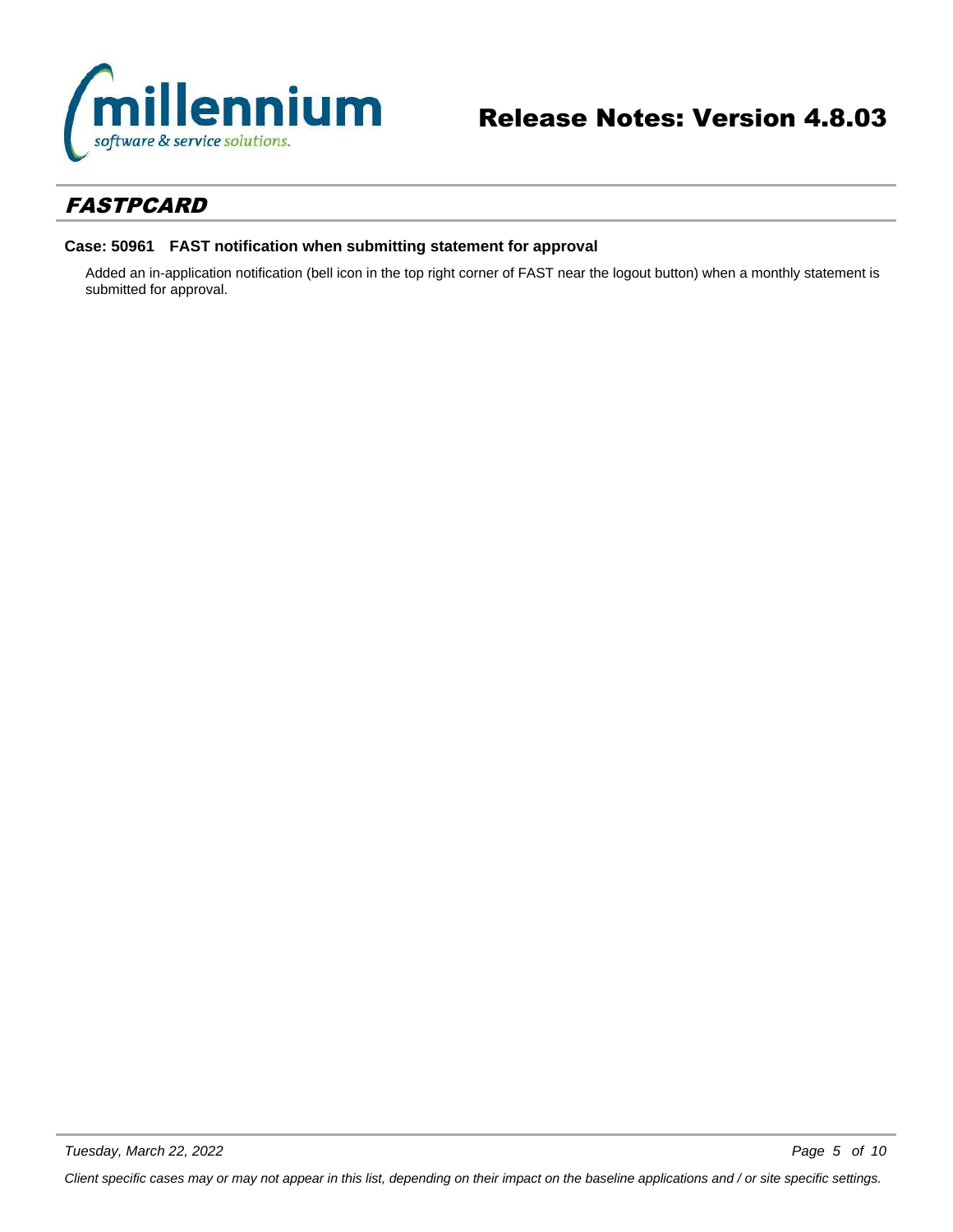

# *FASTSTUDENT*

#### **Case: 49183 Student Grades PDF export issue**

If multiple instructors were assigned to course, sometimes the Student Grades PDF export generated a silent error and did not display instructor names because the value was too large. Issue has now been resolved to accept longer instructor name.

# **Case: 50975 Add Citizenship Nation Code and Desc to Student Info Archive Table**

Nation of Citizenship Code and Description columns have been added to the information that gets archived in the STUDENT\_INFO archive table.

## **Case: 51013 AR category descriptions (TTVDCAT)**

Accounts Receivable Category codes and descriptions have been added to the SYNVALIDATION\_FIELDS warehouse table under a validation source code of 'AR\_CATEGORIES'. Additionally, a new dynamic filter procedure has been added called AR Category Codes for use in baseline and custom reports.

## **Case: 51058 Add End Term to SYNCOURSE\_BASE\_INFO**

New column TERM\_CODE\_END added to warehouse table SYNCOURSE\_BASE\_INFO.

#### **Case: 51066 New columns in SYNSTUDENT\_INFO warehouse table**

The following new columns have been added to the SYNSTUDENT\_INFO warehouse table: CATALOG1\_TERM\_CODE, CATALOG2\_TERM\_CODE, DEGREE\_EARNED\_IND PRIOR\_DEGREE\_EARNED\_IND

#### **Case: 51118 Institutional Definition execution speed**

Rule hints added to institutional definition queries to increase speed.

## **Case: 51126 Add Registration Group Code to General Student Info Report**

The time ticketing registration group code has been added to the Student General Info report. You can adjust whether new columns and/or filters are enabled via the Administration tab of the report.

#### **Case: 51133 Add table filter to Archive Summary report**

A new filter control has been added to the archive summary report, allowing you to filter for a specific archive table.

#### **Case: 51186 Add new columns to Enrollment Summary Report**

Credit Hours High, Credit Hours Low and Credit Hrs Rule fields added to Enrollment Summary Report. You can adjust whether new columns and/or filters are enabled via the Administration tab of the report.

#### **Case: 51260 Correct bug in Live Option on the Check List reporting page**

An issue, where the live reporting view for checklist items was not pulling from the correct data source, has been fixed.

#### **Case: 51314 Add Gender to Student General Info Report**

Student gender now available in Student General Info report. You can adjust whether new columns and/or filters are enabled via the Administration tab of the report.

*Tuesday, March 22, 2022*

*Page 6 of 10*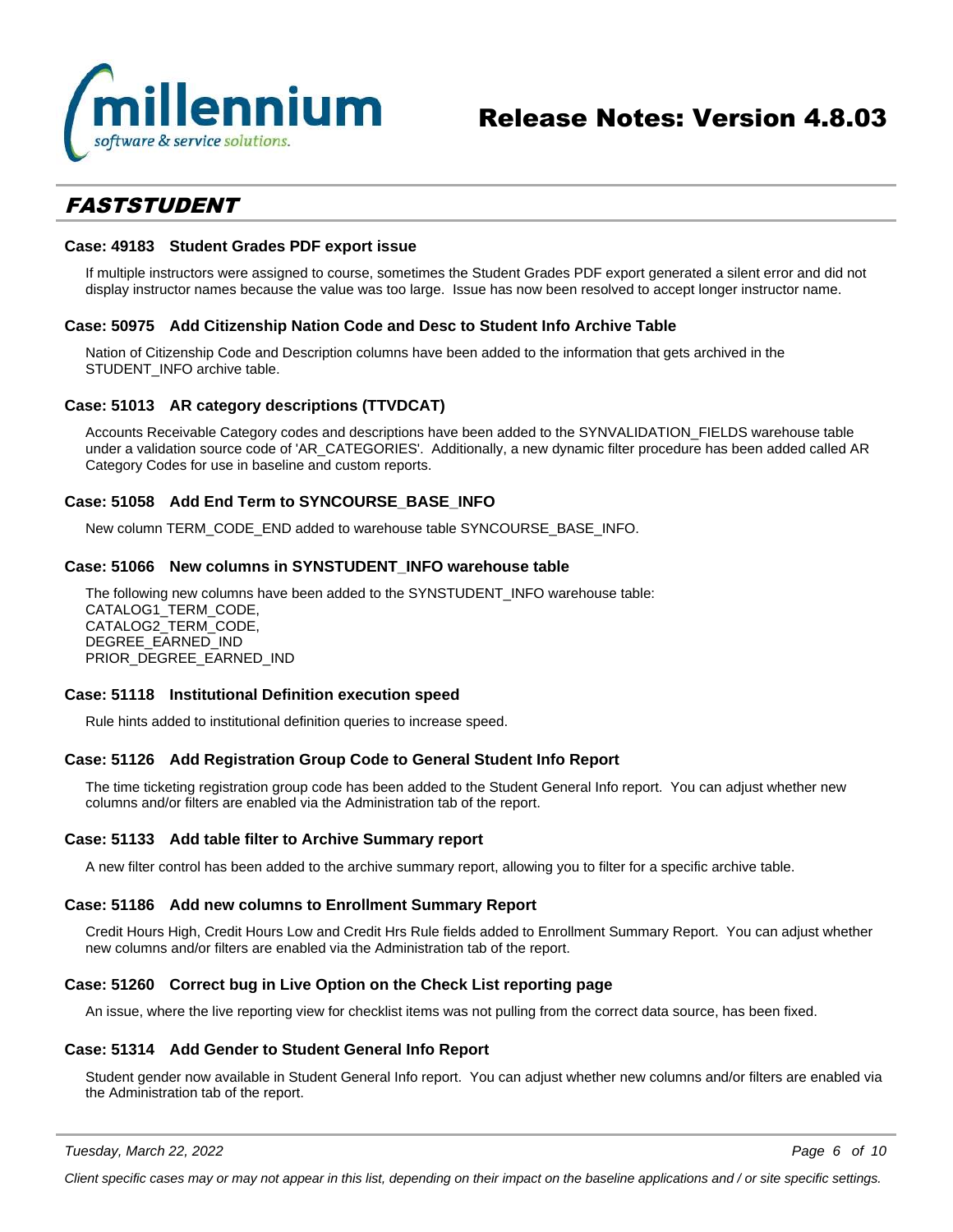

# **Case: 51325 Add function to return a ";" separated list of instructors for a course**

A new function has been created that will return the name and id of all assigned instructors for a specific term and course id combination.

Function name: FASTSTU.PKGFUNCTIONS.FN\_COURSE\_INSTRUCTORS

Inputs:

- Term Code
- Course ID
- Optional input of Y (include instructor id) or N (name only). Will default to N of nothing supplied.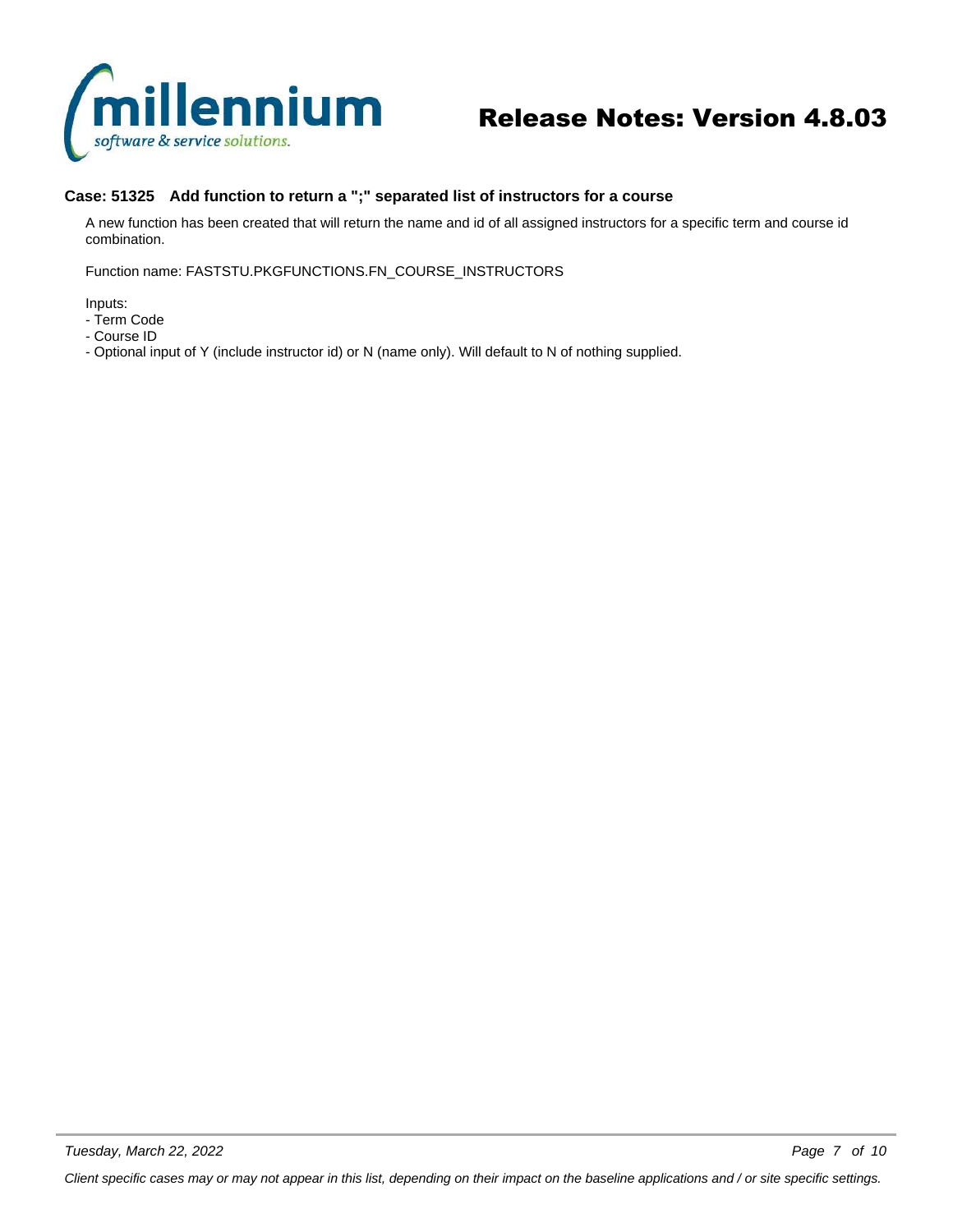

# *FASTWEBREQ*

# **Case: 25352 Allow attachments to be copied when a Requisition is copied**

Added a checkbox option to allow the user to decide whether they want attachments to be copied or not when copying a Requisition.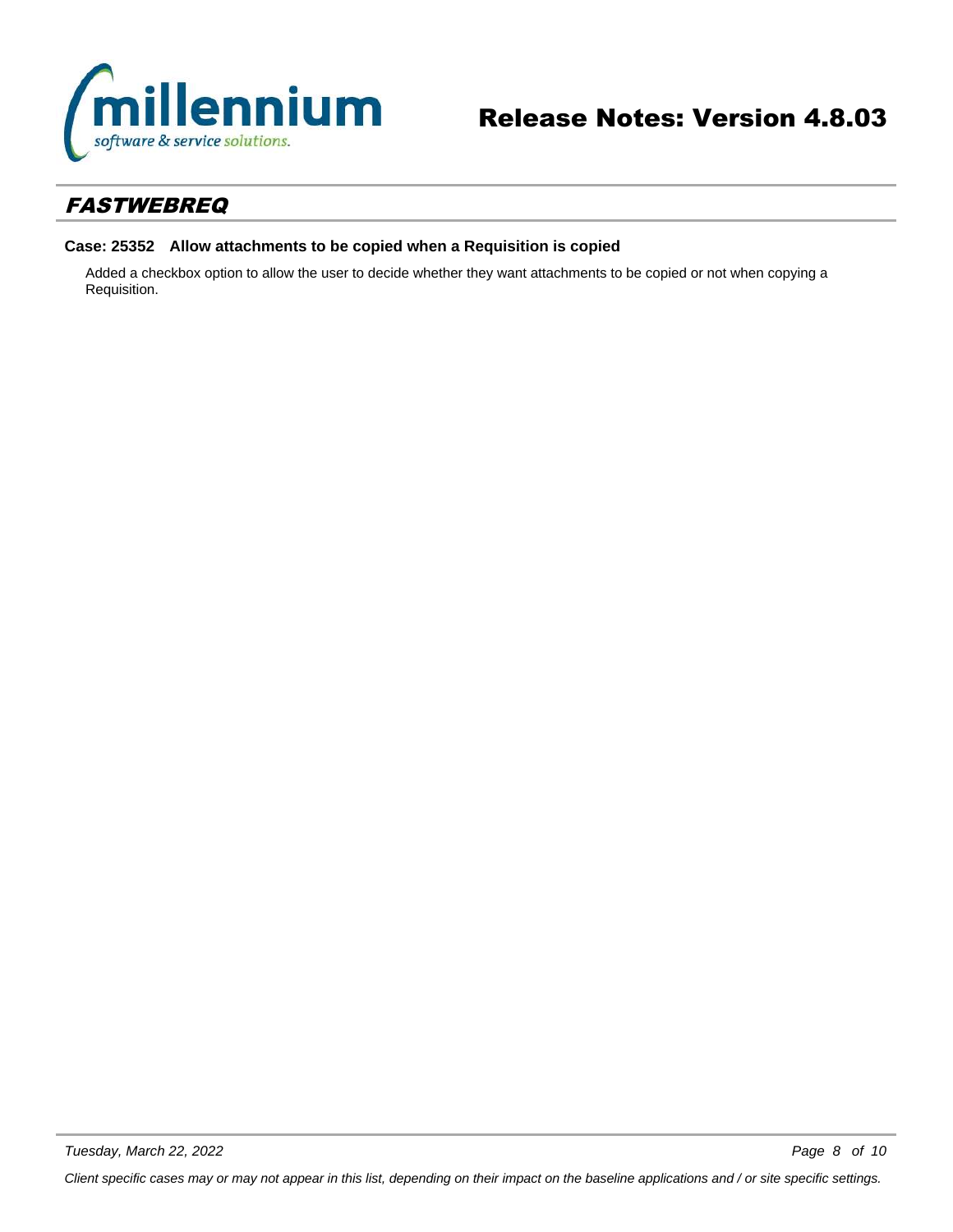

# *Global Changes That Affect All Applications*

# **Case: 25044 Create audit log for Menu Layout**

Created a new audit report under the Administration -> Information menu in each application to track when changes are made to the menu (ex. enable, disable, sort order, and/or name changes).

## **Case: 42878 Modify Custom Object Access to display synonym for custom warehouse tables**

Updated the Custom Object Access report to display the synonym name of custom Client Warehouse Builder tables instead of the A or B warehouse table names.

#### **Case: 44594 Remove all previous pinned report notifications when a new update is made to a pinned report**

When a group/shared Pinned Report is updated, all members of the group get an in FAST notification (bell icon on the top right toolbar) to let them know the report has been updated. When a report is updated several times, we will now only show the most recent notification.

## **Case: 47302 Add checkbox column "Display in Menu" to Pinned Reports admin screen**

Added check box column "Display in Menu" to Administration -> Information -> Pinned Reports screen.

## **Case: 49015 Institutional Definitions FASTPORTAL**

Institutional Definitions have been moved out of the student application into the site administration tables to facilitate using this functionality within other applications in the future. This should have no affect on current functionality.

## **Case: 49400 Split support contact config settings by application**

Added new configuration settings 211, 212 and 213 (for help tab client support contact information) into each application.

Previously these existed under Site Administration only and were global across all applications. Now the Site Administration settings are global and site wide, but the application specific values are displayed as well (on the Help tab of each screen).

#### **Case: 49977 Services Status report**

Created a new report under the Administration -> Information menu in each application to show the status of various FAST system jobs such as when the last time FAST synced training videos, synced customer support ticket information, the last time the Report Scheduler service executed, and other system jobs executed.

# **Case: 50920 Unique Records option on User/Role Assignment**

Fixed the ability to use the "Only display unique records" Advanced Options when running the User/Role Assignment report.

#### **Case: 50992 Add date and error code filter to SMS History page**

Added new filters for date and error code to the SMS History report.

#### **Case: 51000 Format columns when generating Excel import template**

When generating an Excel import template, the cells within the resultant .xlsx file will be formatted to match the report rather than just using the "General" formatting.

#### **Case: 51026 Refresh menu after save event on Pinned Reports admin screen**

The menu will now automatically refresh after the save event on Administration -> Information -> Pinned Report screen.